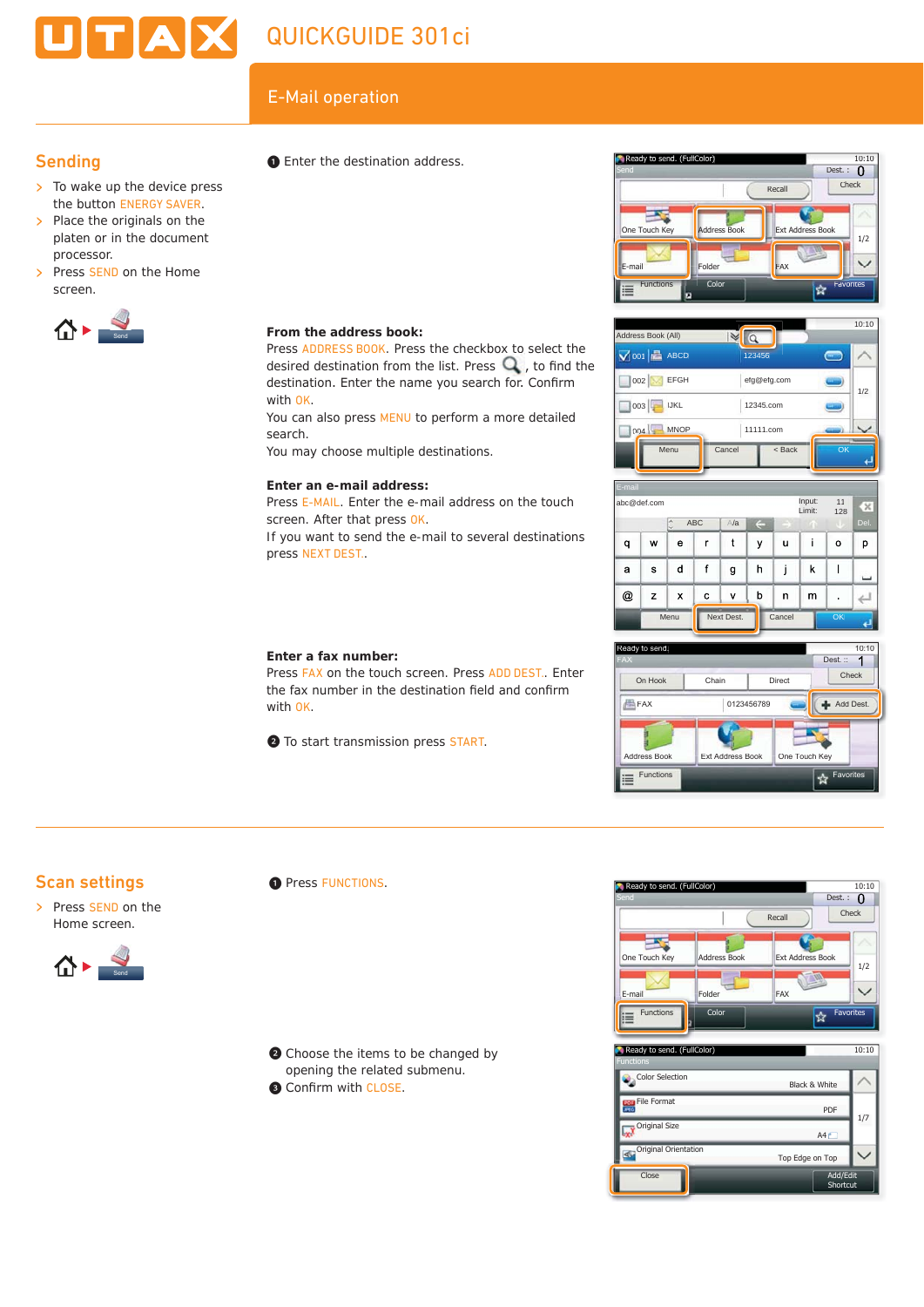## Fax operation

#### Cancelling sending job

- $\triangleright$  If the documents are still fed, press STOP.
	-
- ❶ Press STATUS/JOB CANCEL.
- ❷ Press SEND JOB STATUS.
- ❸ Choose the job to be cancelled and press CANCEL.
- **4 Confirm with YES.** Communication is cancelled.



| Status/Job Cancel.<br>Send Job Status |        |         | 10:10 |  |
|---------------------------------------|--------|---------|-------|--|
| 0005 20123456                         |        | Process |       |  |
|                                       |        |         |       |  |
|                                       |        |         | 1/1   |  |
|                                       |        |         |       |  |
|                                       | Cancel | Close   |       |  |

#### **Check** transmission result

- O Press STATUS/JOB CANCEL.
- ❷ Press SEND JOB LOG.

❸ The result is displayed. **O** Press **to display more details of the selected** transmission.



 $\circledcirc$ 



| Status/Job Cancel.  | 10:10           |
|---------------------|-----------------|
| <b>FAX Job Log</b>  |                 |
| $0015$ $\sqrt{211}$ | Completed OK    |
| 0014 0123456        | Canceled<br>1/3 |
| 0013 Broadcast: 2   | Canceled        |
| 0012 Broadcast: 2   | Canceled        |
|                     | Close           |

#### Using Favorites

> Press FAVORITES on the Home screen.



❶ Select a favorite.

❷ Make the desired settings.

<sup>O</sup> Confirm the settings by pressing START.



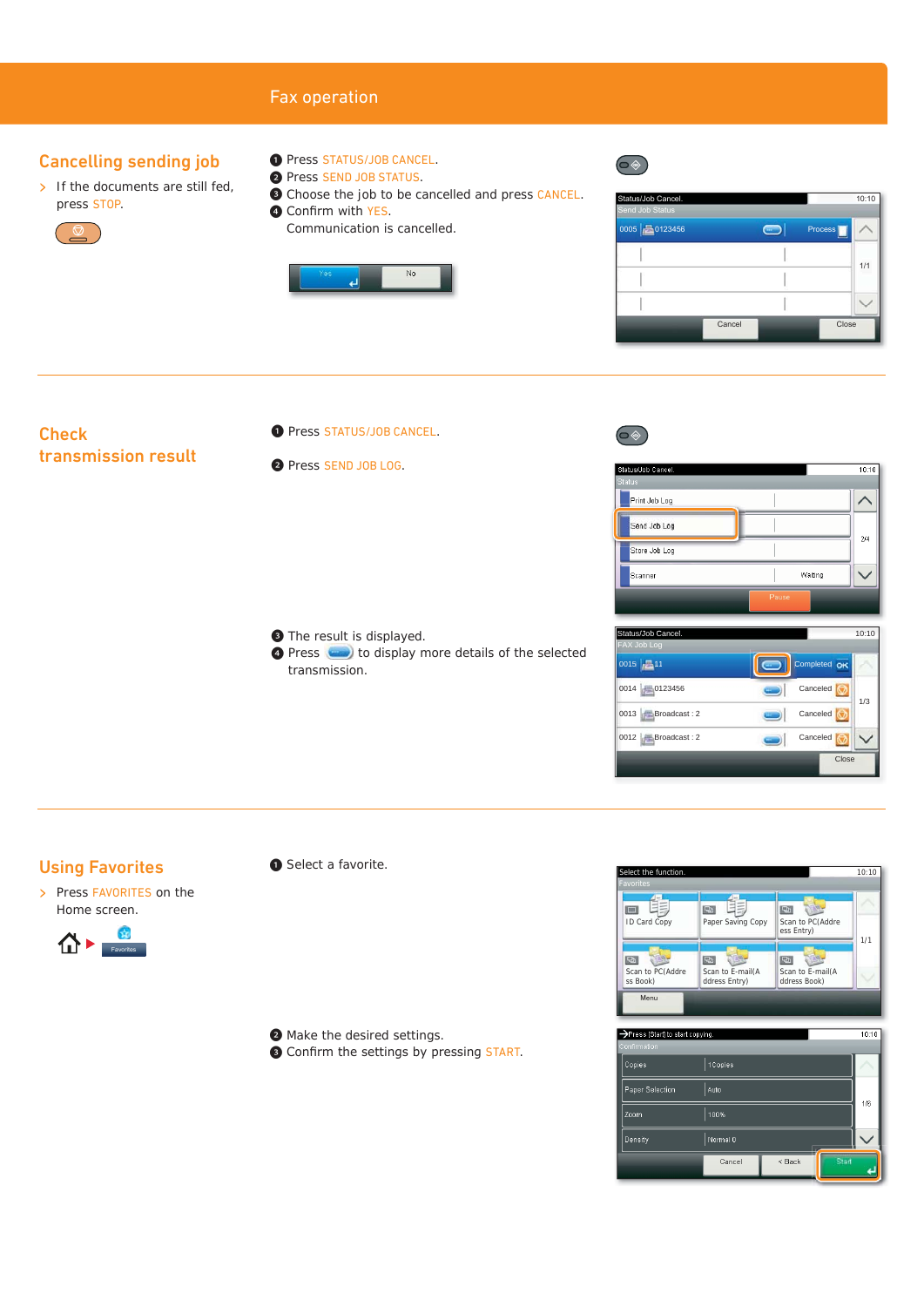# **TAX** QUICKGUIDE 301ci

# Print operation

# Private printing

**Note**: To activate the private printing from the PC, select the JOB tab in the printer driver and click PRIVATE PRINT. The section CUSTOM allows you to type in your name directly.

- > From the application select FILE, PRINT.<br>> Select PROPERTIES.
- Select PROPERTIES.
- $\triangleright$  In the printer driver click on JOB.

> Press JOB BOX on the Home screen.



❶ Press PRIVATE PRINT.

- ❷ Select the creator of the private print job.
- ❸ Select the document to be printed from the list. If the document is password protected, type in the PIN with the TEN-KEY pad. O Select the creator of the private print job.<br>
O Select the document to be printed from the list. If<br>
the document is password protected, type in the<br>
PIN with the TEN-KEY pad.<br>
O Press PRINT to start printing.
	- **O** Press PRINT to start printing.

**Note:** By pressing **ii** jobs can be cancelled.



| Document Box.                   | 10:10 |
|---------------------------------|-------|
| Job Box                         |       |
| <b>Private Print/Stored Job</b> |       |
| Quick Copy/Proof and Hold       | 1/1   |
| Next >                          |       |
|                                 |       |



# Cancel print job

- ❶ Press STATUS/JOB CANCEL.
- ❷ Press PRINT JOB STATUS.
- ❸ Select the job you wish to cancel and press CANCEL.